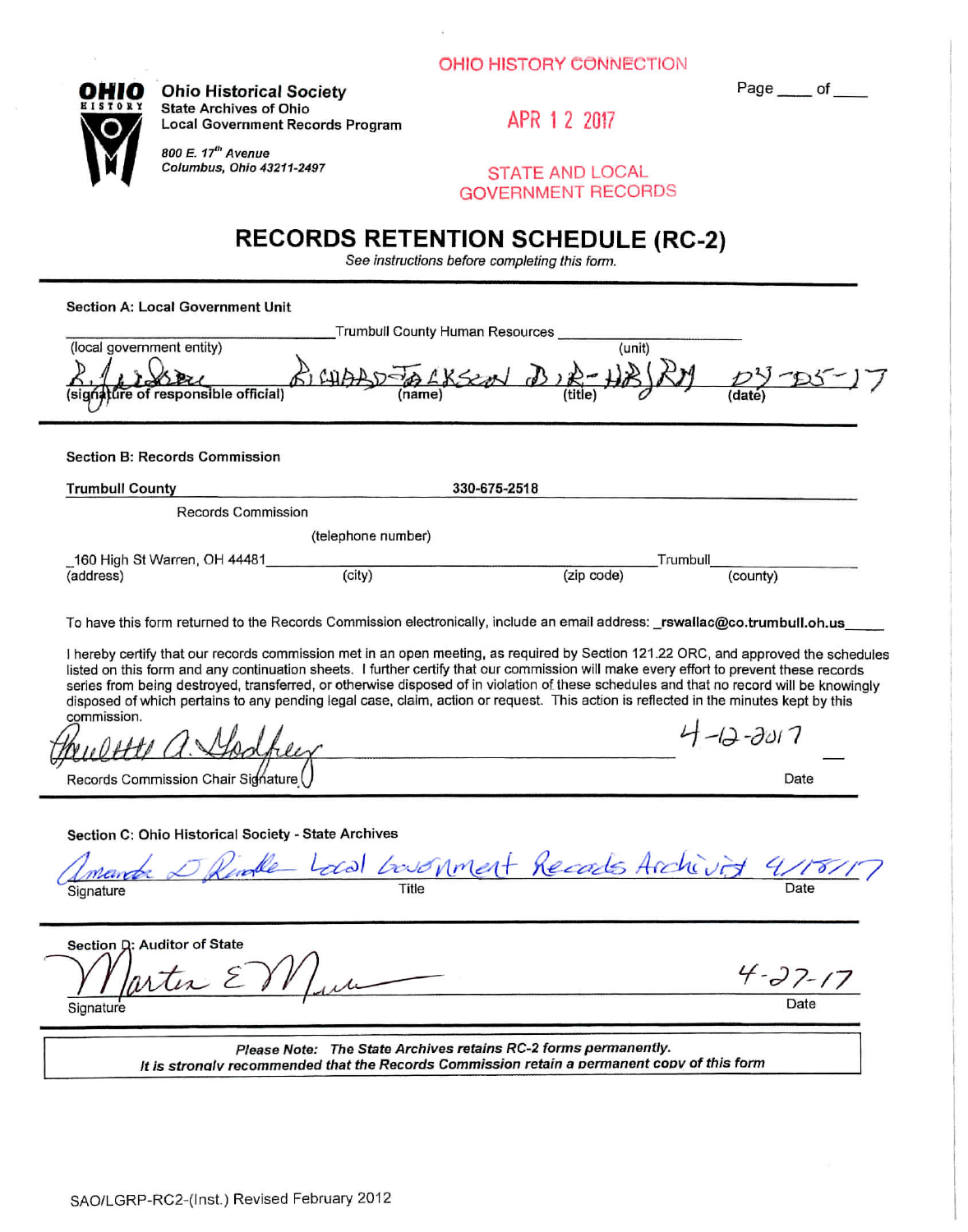

**Ohio Historical Society of the United States of the Page 10 of the Page 10 of the Page 10 of the Page 10 of the Page 10 of the Page 10 of the Page 10 of the Page 10 of the Page 10 of the Page 10 of the Page 10 of the Pa state Archiyea of Ohio Local Government Records Program** 

**800 E 77\* Avenue**  *Columbus, Ohio 43211-2497* 

**Section A: Local Government Unit** 

- **Include the name of the municipality, county, township, school, library, or special taxing dislrid (local government entity) for which the form Is being submitted.**
- **include the unit (department, agency, office), if applicable.**
- **The departmental official directly responsible for the records must sign and date the form.**  è

#### **Section B: Records Commission**

- **Complete the phone number and maiilng address for the Records Commission, including the county.**
- To have this form returned to the Records Commission electronically, include an email address; It is the responsibility of the Records Commission to forward an electronic or paper copy of the approved form to the appropriate department.
- **The Records Commission Chairperson must sign the certification statement before it can be reviewed and signed at the Ohio Historical Society by the Local Government Records representative, and approved by the Auditor of State's Office.**

**Section C: Ohio Historical Society - State Archives** 

- **The reviewing agent from Ohio Historical Socfety t^cal Government Records Program (OHS-LGRP), will Indicate, on your RC-2 which records series will require a Certificate of Records Disposal (RC-3) prior to disposal.**
- **They will sign the form and forward H to the Auditor of State's Office.**

#### **Sectipn D: Auditor of State**

**• The approving agent at the Auditor of State's office will sign the form and return It to the OHS-LGRP.** 

**Section E: Records Retention Schedule** 

- 1) Schedule numbers can be expressed by a year and item numbering scheme for each records series being scheduled, for example, 09-1 and 09-2. Another option is to include a unique abbreviated Identifier for each office, for example, Eng. **[Engineer] 1, Eng. 2, etc; The numbering schema Is your choice, and it will be used later on your Certificate of Records Disposal (RC-3).**
- **2) include the title of the records series arid a brief description of each series. Please provide Information about the content and use of the records series.**
- **3) Articulate a retenfion period for the recprd In terms of time (exp. six years); an action (exp. until audited), or both (six years after audit).**
- **4) Include the formats of the record (paper, electronic, microfilm, etc.)**
- **5) For use fay the Auditpr of State or the OHS-LGRP. OHS-LGRP wijl mark the records series that will need an RC-3 prior to disposal.**

### **GENERA L INSTRUCTIONS:**

- **For questions related to records scheduling and dlspdsltion, OHS-LGRP: (614) 297-2553 or at localrecs@ohiohlstorv.orq**
- After completing sections A and E, submit the form to your records commission so it can be approved in an open meeting pursuant to Section 121.22 ORC, See Ohio Revised Code Section 149:38 (counties), 149.39 (municipalities), 149.41 (school **districts), 149.411 (libraries), 149.412 (special taxing districts) and 149.42 (townships) for the composition of your records**  commission. Your records commission completes section B and sends the form to OHS-LGRP at:

**localrecs@ohlohlsforv.ora OR The Ohio Historical Society State Archives of Ohio Local Government Records Archivist 800 E. 17"^ Avenue Columbus, OH 43211-2497** 

- **The OHS-LGRP will review this RC-2 and, forward it to the Auditpr of State's Records Officer, Columbus.**
- **This RC-2 is in effect when all signatures have been affixed to ft. OHS-LGRP will return a copy of the approved form to the Records Commission. 7770** *local records commission and Ihe onginating office should reiain permanent copies of the form to document legal disposal of public records.*
- **Remember, at least 15 Business days before you intend to dispose of records, submit a Certificate of Records Disposal (RC-3) to the OHS-LGRP. Copies of RC-3s will'not be retumed.**

**SA0/LGRP-RC2-(lnst ) Revised February 2012**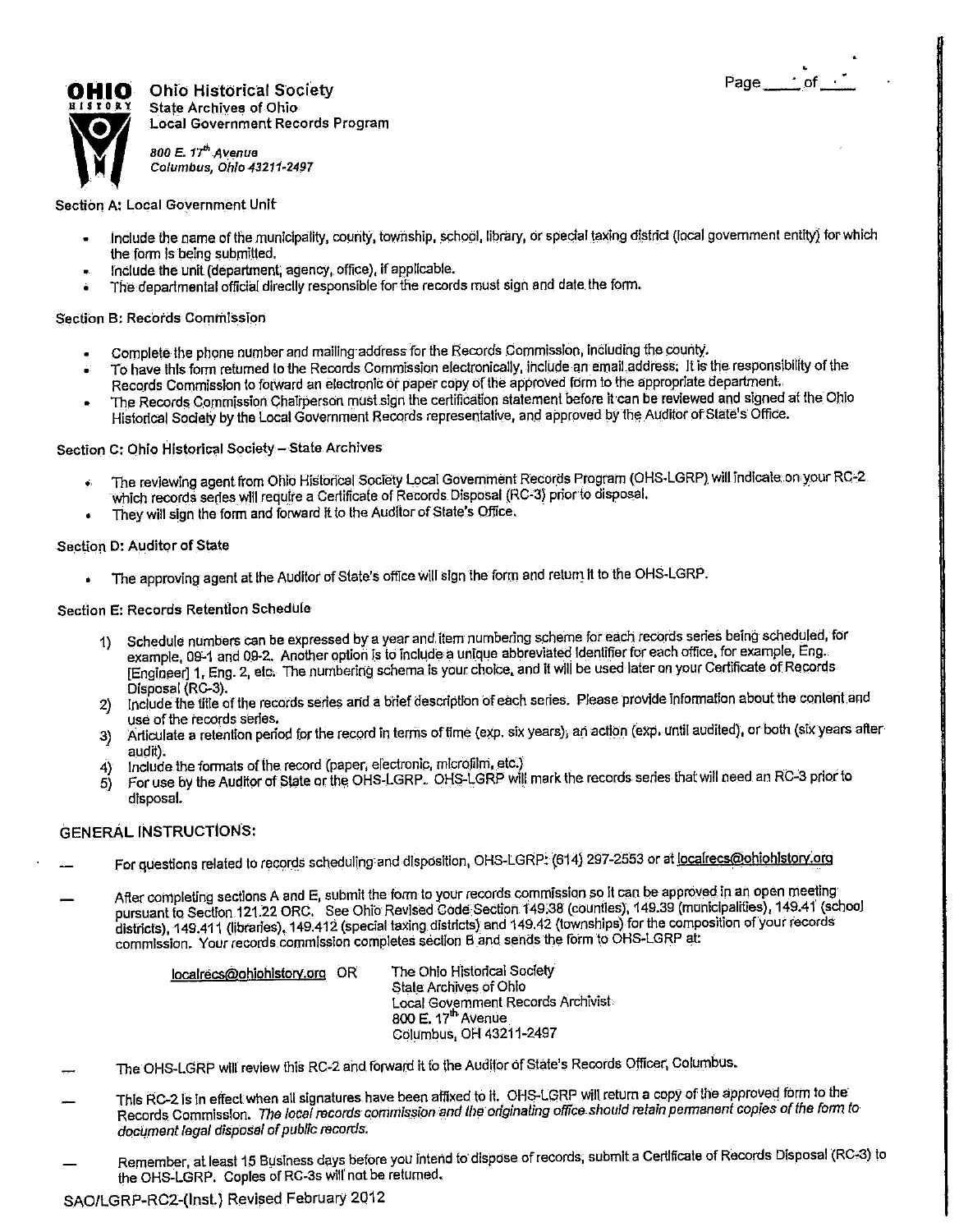

**Ohio Historical Society Contract of Society Page of <u>Contract of Bull</u>etin and Page of <u>Contract of </u> State Archives of Ohio Local Government Records Program** 

800 E. 17<sup>th</sup> Avenue *Columbus, Ohio 43211-2497* 

## **Section E: Records Retention Schedule- TRUMBULL COUNTY HUMAN RESOURCES**

(local government entity) (unit)

| (1)<br><b>Schedule</b><br><b>Number</b> | (2)<br><b>Record Title and Description</b>                                                                                                                                                                            | (3)<br>Retention<br><b>Period</b>                                                            | (4)<br>Media<br><b>Type</b> | $\overline{(5)}$<br>For use by<br><b>Auditor of</b><br>∴State or∵<br>OHS-LGRP                                                                                                                                                                     | (6)<br>RC-3<br><b>Required</b><br>by OHS-<br>LGRP |
|-----------------------------------------|-----------------------------------------------------------------------------------------------------------------------------------------------------------------------------------------------------------------------|----------------------------------------------------------------------------------------------|-----------------------------|---------------------------------------------------------------------------------------------------------------------------------------------------------------------------------------------------------------------------------------------------|---------------------------------------------------|
| HR2017-01                               | <b>Accident Reports-</b><br>Used to report employee accidents. Records<br>may include accident reports, occupational<br>Injury report and investigation, and employee<br>Identification and physical assessment form. | 5 Years                                                                                      | <b>Paper</b><br>Electronic  | $\omega_{\rm{max}}$ and $\omega_{\rm{max}}$<br>in terrori<br>网络海峡                                                                                                                                                                                 |                                                   |
| HR2017-02                               | <b>EEO Data Sheets</b><br>Data mandated by federal government for the<br>purpose of tracking Equal Employment<br>Opportunity statistics.                                                                              | 3 Years                                                                                      | Paper/<br>Electronic        | राज्य<br>3.7322<br>资金的 经原则<br>ma Palam                                                                                                                                                                                                            |                                                   |
| HR2017-03                               | <b>EEO Data Sheets</b><br>Data mandated by federal government for the<br>purpose of tracking Equal Employment<br>Opportunity statistics.                                                                              | 3 Years                                                                                      | <b>Paper/</b><br>Electronic | عزيهمي وأحماء                                                                                                                                                                                                                                     |                                                   |
| HR2017-04                               | EEO-4 Report -.<br>(1602.30 & 1602.31) Periodic report required<br>by the federal government that indicates the<br>composition of the county workforce by sex.<br>and race/ethnicity.                                 | 3 Years                                                                                      | Paper/<br>Electronic        | 再加工<br>a wet an form<br>$\label{eq:2.1} \frac{1}{2} \left( \frac{1}{2} \right) \left( \frac{1}{2} \right) \left( \frac{1}{2} \right) \left( \frac{1}{2} \right) \left( \frac{1}{2} \right) \left( \frac{1}{2} \right) \left( \frac{1}{2} \right)$ | रद्भ                                              |
| HR2017-05                               | <b>Employee Discipline Records</b><br>Records of a series of disciplinary actions<br>leading to improvement of performance or<br>termination from employment.                                                         | $\overline{Retain 5}$<br>Years after<br>termination                                          | Paper/<br>Electronic        | ्री मुद्र महार<br>$\gamma_{\rm th}=\delta_{\rm th}^{-3}$                                                                                                                                                                                          |                                                   |
| HR2017-06                               | FMLA-<br>Disclosure and correspondence to employees<br>utilizing leave under FMLA. 29 CFR 825.500<br>Recordkeeping requirements.                                                                                      | 3 Years                                                                                      | Paper/<br>Electronic        | रत पहुंच<br>解释性障                                                                                                                                                                                                                                  |                                                   |
| HR2017-07                               | Grievances-<br>Formal complaints and responses regarding<br>work, conduct, interpersonal relations, or<br>disciplinary actions towards an employee or<br>the employer. (Union & Non-Union)                            | 3 Years<br>after union.<br>contract<br>expires or<br>resolution<br>to the final<br>response. | Paper/<br>Electronic        | n og ste fra Tilbert<br>(磷酰胺-1 <sup>33</sup> ):最小是化正                                                                                                                                                                                              |                                                   |
| HR2017-08                               | <b>Health &amp; Wellness Records-</b><br>Comprehensive health program designed to<br>maintain high level of employee well being.<br>includes program activity details and employee<br>participation.                  | 1 Years                                                                                      | Paper/<br>Electronic        | <u>ਵਿਗਿਆਨ ਜਾਂਦਿ</u><br>yaka Mela<br>الحافظ موقوقا الشاريات<br>$\frac{1}{2}$ , ,                                                                                                                                                                   |                                                   |